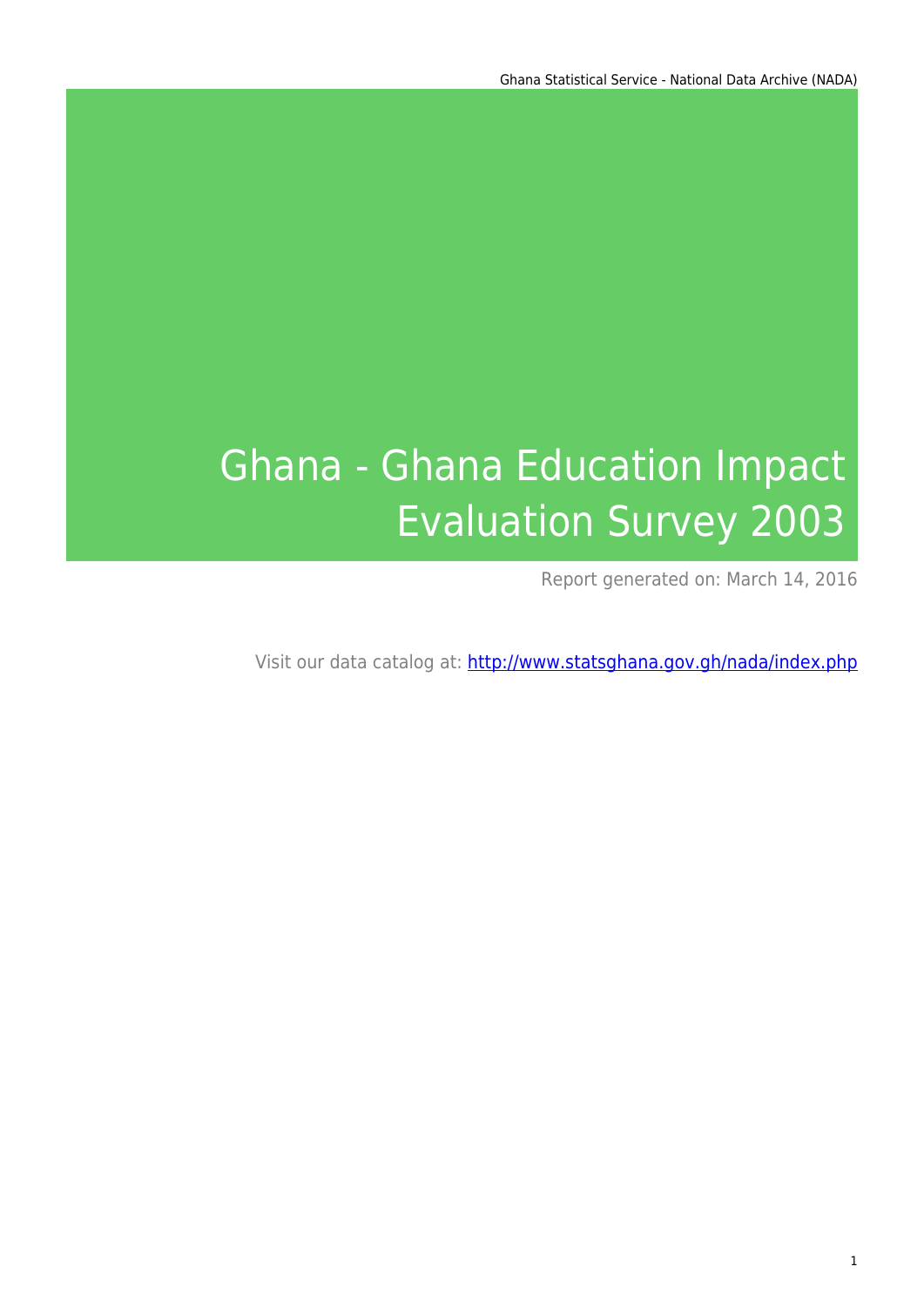## **Overview**

## **Identification**

ID NUMBER IDGHA-GSS-GEIES-2003-v1.0

#### **Version**

VERSION DESCRIPTION Version1.0: Edited, anonymized dataset, for public use

PRODUCTION DATE 2008-08-05

NOTES

The report attached to the external resources is a draft one. GSS is yet to get the electronic version of the published report.

#### **Overview**

#### **ABSTRACT**

Education is a fundamental element of poverty reduction strategies. This recognition has led the United Nations to set the provision of primary education to all children of the world (boys and girls alike) by year 2015, as one of the Millennium Development Goals.

Since 1987, the Ghanaian educational system has undergone a process of reforms directed to improve both the quality and the quantity of education. The Ghanaian Government's effort has been supported by several international donors and by the World Bank in particular. The support of the World Bank has consisted of school building and rehabilitation, provision of school furniture, teaching materials, teachers' training, advice on institutional reforms and promotion of community involvement.

In order to inform future Ghanaian educational policy, an assessment is required of the impact of the past educational interventions on children educational outcomes and on the welfare of Ghanaian households.

The objective of the present survey is to provide a wide range of information on, educational achievements, school facilities and household characteristics that can be used to assess the impact of Ghanaian educational reform, and inform future educational policies at the national level.

The aim of the survey is to produce data on households' welfare and educational outcomes that can be compared to the information provided by data collected before the inception of Ghanaian educational reforms. The Ghana Living Standard Survey of 1988 (GLSS 88) tested educational achievements of all household's members and teachers in 85 of the 170 Census Enumeration Areas (EAs) surveyed at that time. In addition, a school facility survey was carried out in the selected 85 EA.

KIND OF DATA Sample survey data [ssd]

UNITS OF ANALYSIS Household

#### **Scope**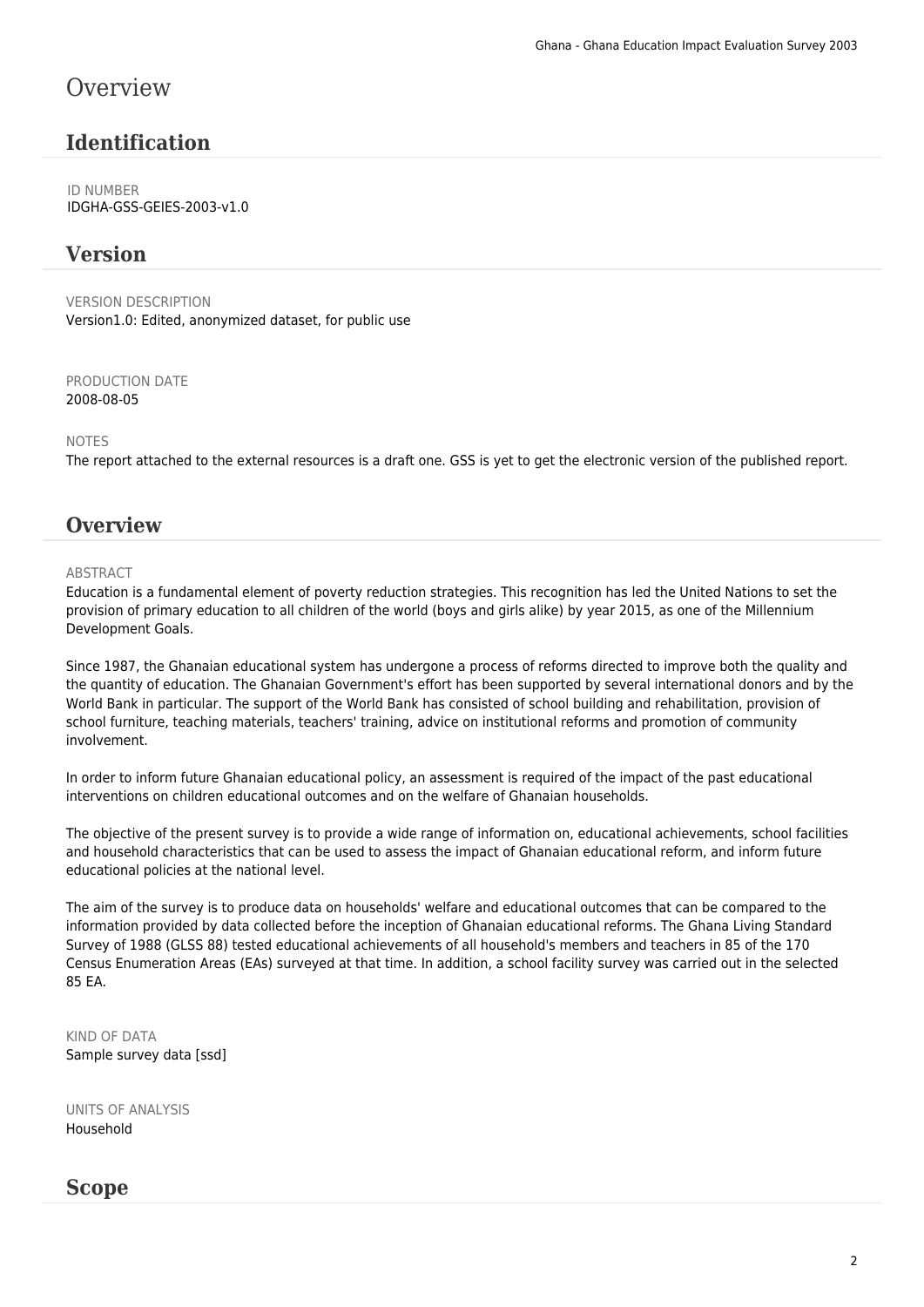#### NOTES

Household: Socio-demographic characteristics, education, economic activities, non-farm expenses, remittances, land and livestock use, housing characteristics, food expenses and home production, consumption of home production, anthropometry and cohnitive skill test.

School: Ownership of school, status of school, school facilities, enrolment, school expenses, staff and school management.

Teacher: Teaching material, preparation and assessment, incentives and supervision, teacher social relations, attitude and methods, teacher training and experience.

Price: Food items, non food (pharmaceutical) item and non food item.

#### TOPICS

| <b>Topic</b>                                    | <b>Vocabulary</b> | URI                               |
|-------------------------------------------------|-------------------|-----------------------------------|
| consumption/consumer behaviour [1.1]            | <b>CESSDA</b>     | http://www.nesstar.org/rdf/common |
| economic conditions and indicators [1.2]        | <b>CESSDA</b>     | http://www.nesstar.org/rdf/common |
| income, property and investment/saving [1.5]    | <b>CESSDA</b>     | http://www.nesstar.org/rdf/common |
| agricultural, forestry and rural industry [2.1] | <b>CESSDA</b>     | http://www.nesstar.org/rdf/common |
| employment [3.1]                                | <b>CESSDA</b>     | http://www.nesstar.org/rdf/common |
| labour relations/conflict [3.3]                 | <b>CESSDA</b>     | http://www.nesstar.org/rdf/common |
| working conditions [3.6]                        | <b>CESSDA</b>     | http://www.nesstar.org/rdf/common |
| basic skills education [6.1]                    | <b>CESSDA</b>     | http://www.nesstar.org/rdf/common |
| life-long/continuing education [6.4]            | <b>CESSDA</b>     | http://www.nesstar.org/rdf/common |
| teaching profession [6.6]                       | <b>CESSDA</b>     | http://www.nesstar.org/rdf/common |
| housing $[10.1]$                                | <b>CESSDA</b>     | http://www.nesstar.org/rdf/common |
| land use and planning [10.2]                    | <b>CESSDA</b>     | http://www.nesstar.org/rdf/common |
| gender and gender roles [12.6]                  | <b>CESSDA</b>     | http://www.nesstar.org/rdf/common |

#### KEYWORDS

Socio-demographic information, Education, Economic activities, Agro-pastoral activities, Expenditures and inventory of durable goods, Remittances, Food expenses and consumption of home production

#### **Coverage**

GEOGRAPHIC COVERAGE National

UNIVERSE The survey covered household members, teachers and schools

#### **Producers and Sponsors**

PRIMARY INVESTIGATOR(S)

| <b>Name</b>               | <b>Affiliation</b>      |
|---------------------------|-------------------------|
| Ghana Statistical Service | Office of the President |

#### OTHER PRODUCER(S)

| <b>Name</b> | <b>Examination</b><br>the contract of the contract of the contract of the contract of the contract of the contract of the contract of | -<br><b>Role</b><br>____ |
|-------------|---------------------------------------------------------------------------------------------------------------------------------------|--------------------------|
|-------------|---------------------------------------------------------------------------------------------------------------------------------------|--------------------------|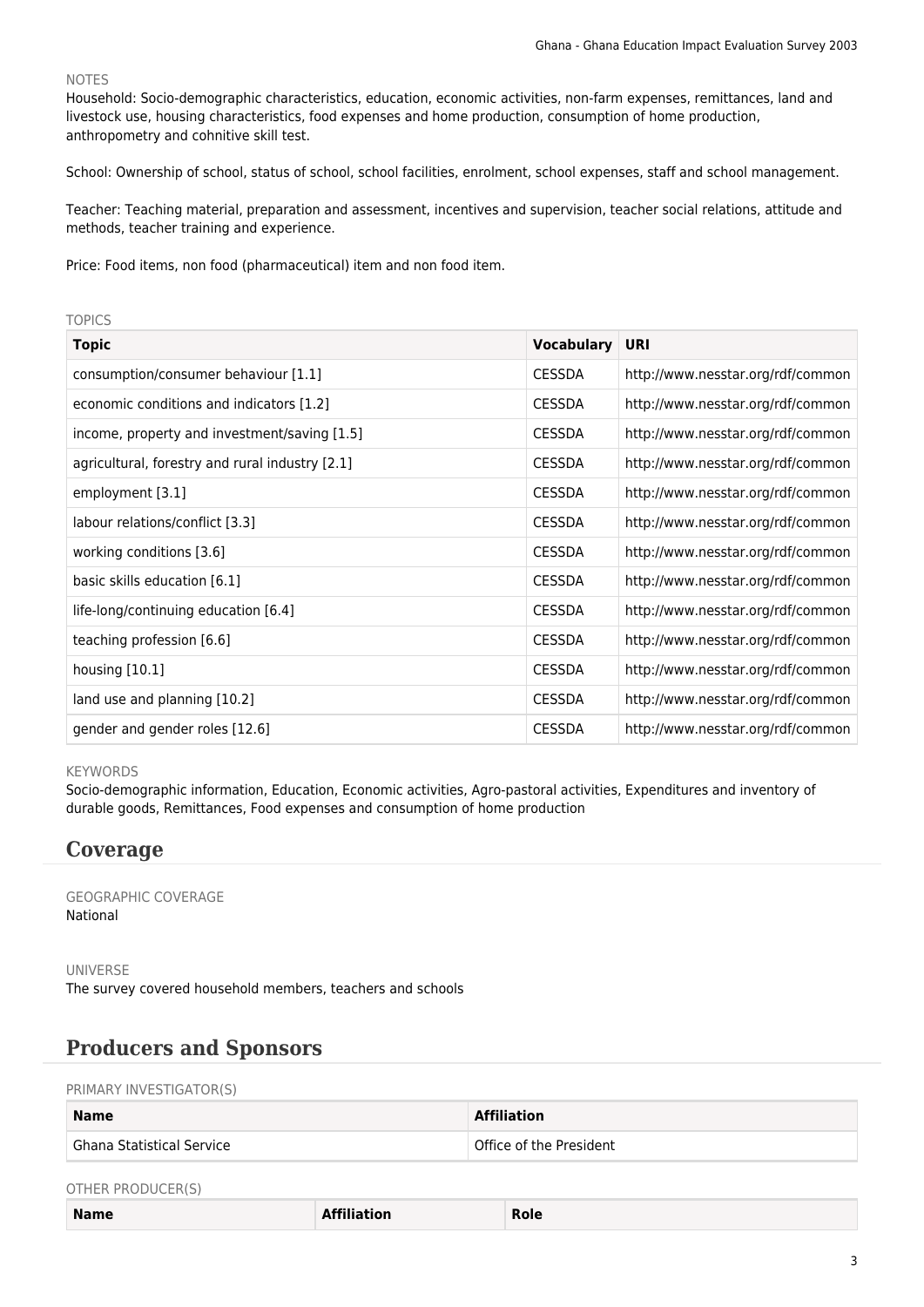| <b>Name</b> | <b>Affiliation</b> | Role                 |
|-------------|--------------------|----------------------|
| World Bank  |                    | Technical assistance |

FUNDING

| <b>Name</b> | <b>Abbreviation</b> | <b>Role</b> |
|-------------|---------------------|-------------|
| World Bank  |                     | Funding     |

## **Metadata Production**

METADATA PRODUCED BY

| <b>Name</b>               | <b>Abbreviation</b> | <b>Affiliation</b>      | Role                       |
|---------------------------|---------------------|-------------------------|----------------------------|
| Ghana Statistical Service | GSS                 | Office of the President | Compilation and production |

DATE OF METADATA PRODUCTION 2008-08-05

DDI DOCUMENT VERSION Version 1.0 (August, 2008).

DDI DOCUMENT ID DDI-GHA-GSS-GEIES-2003-v1.0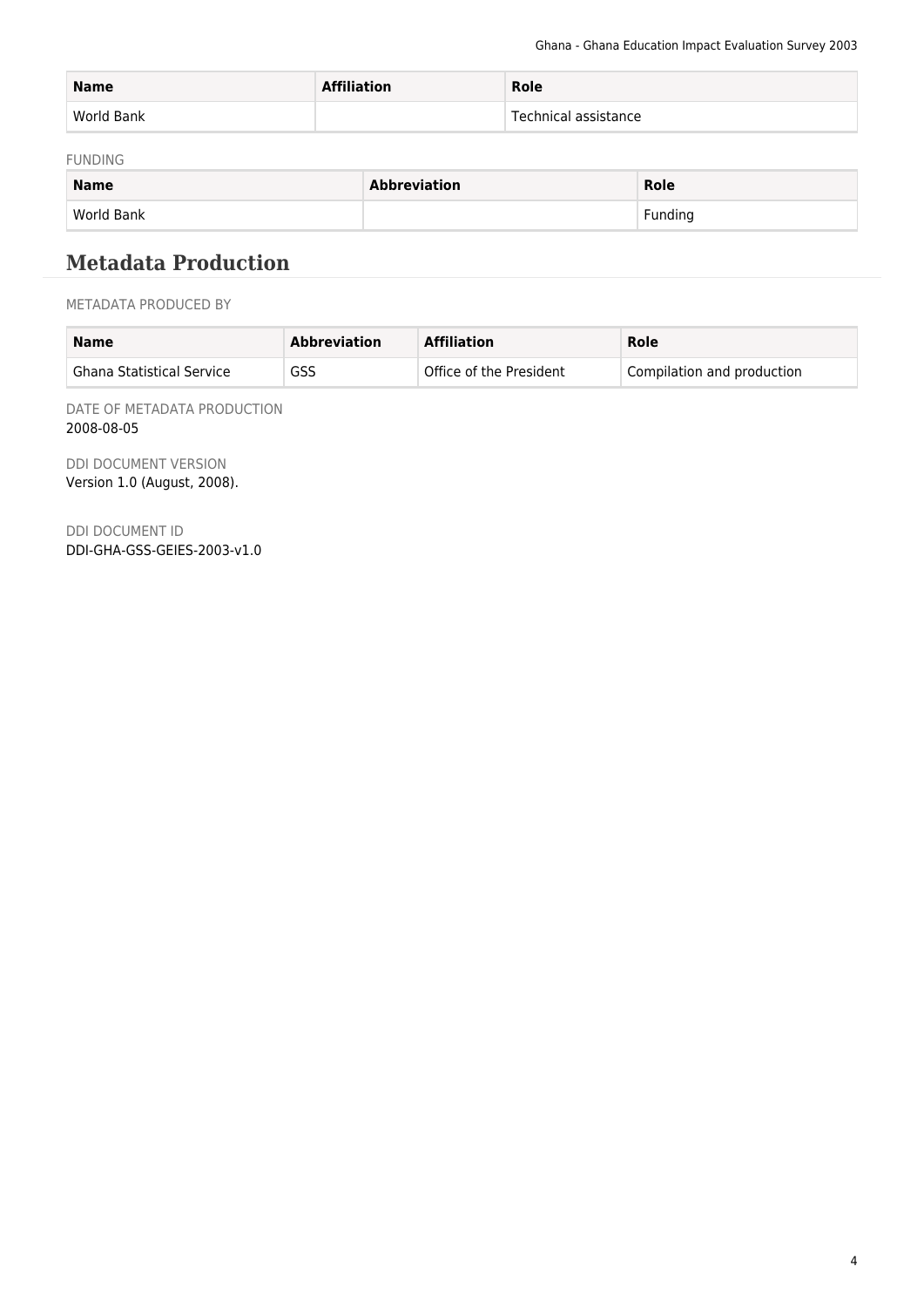# Sampling

## **Sampling Procedure**

The 2003 Ghana Education Impact Evaluation Survey is a nationally representative sample survey. It covered all the 85 clusters selected from the GLSS 2 clusters. The survey covered a total of 1,740 households corresponding to 8,000 individuals. The entire field data collection was completed within six calendar weeks. A total of 710 basic schools and 3,129 teachers were also interviewed. The principal objective of the survey was to provide a wide range of relevant information on educational achievements. In addition, information on school facilities and household characteristics were collected to serve as basis to monitor and evaluate the impact of the Ghana's educational reforms, and to suggest ways to inform future educational policies, programs and projects at the district, regional and national levels.

## **Weighting**

The survey is self weighting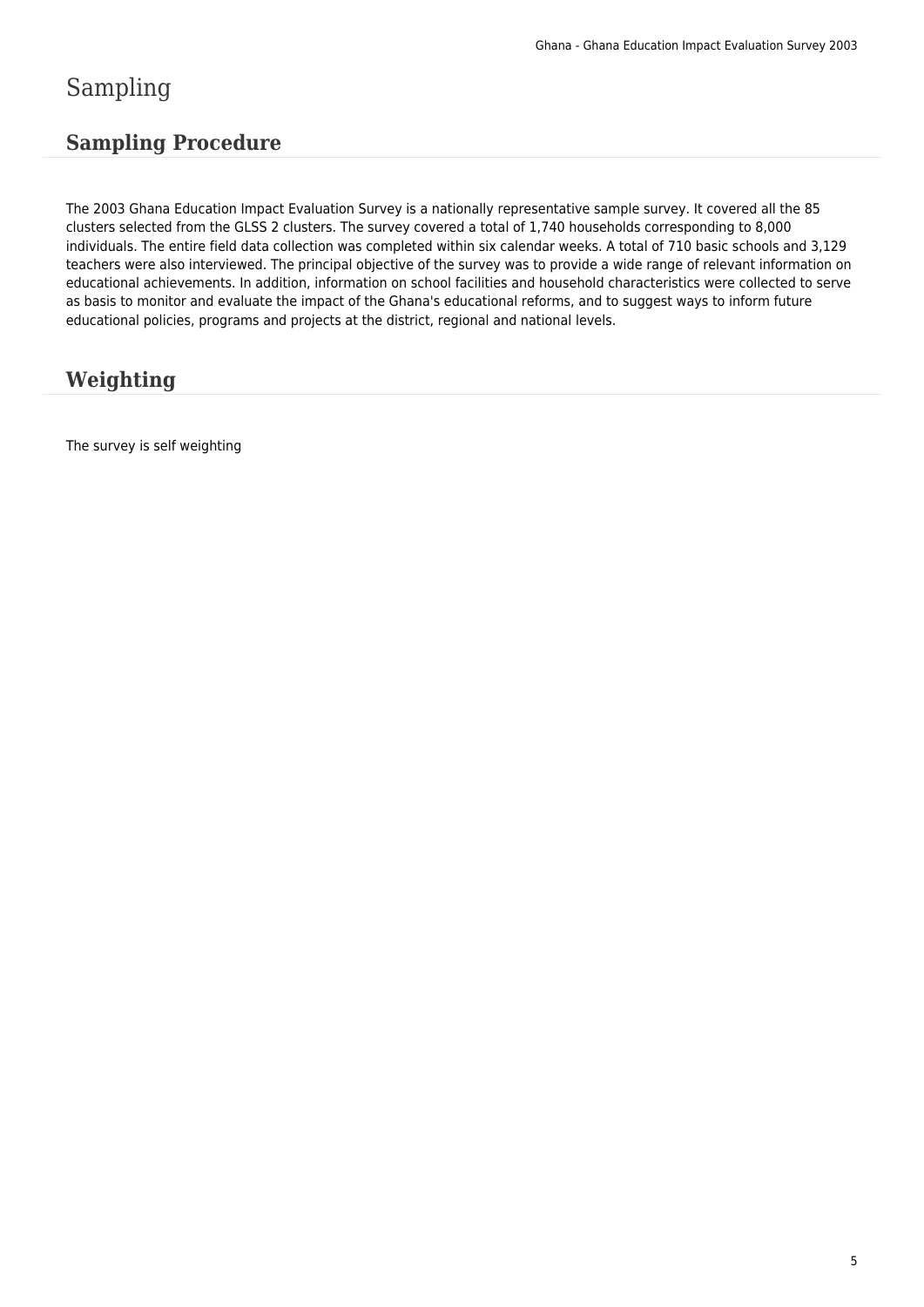# Questionnaires

#### **Overview**

A household questionnaire addressed to household members. The household questionnaire also includes an anthropometric questionnaire for collecting information on weights and heights of all members of the household

A price questionnaire for collecting prices of commodities in local markets.

A primary school and a junior secondary school questionnaires collecting data on school facilities, staffing and management.

A teacher questionnaire to be applied to all teachers of the surveyed schools

A cognitive skills questionnaire testing educational achievements of all 9-55 years old members of households and a sample of 5 teachers in each school.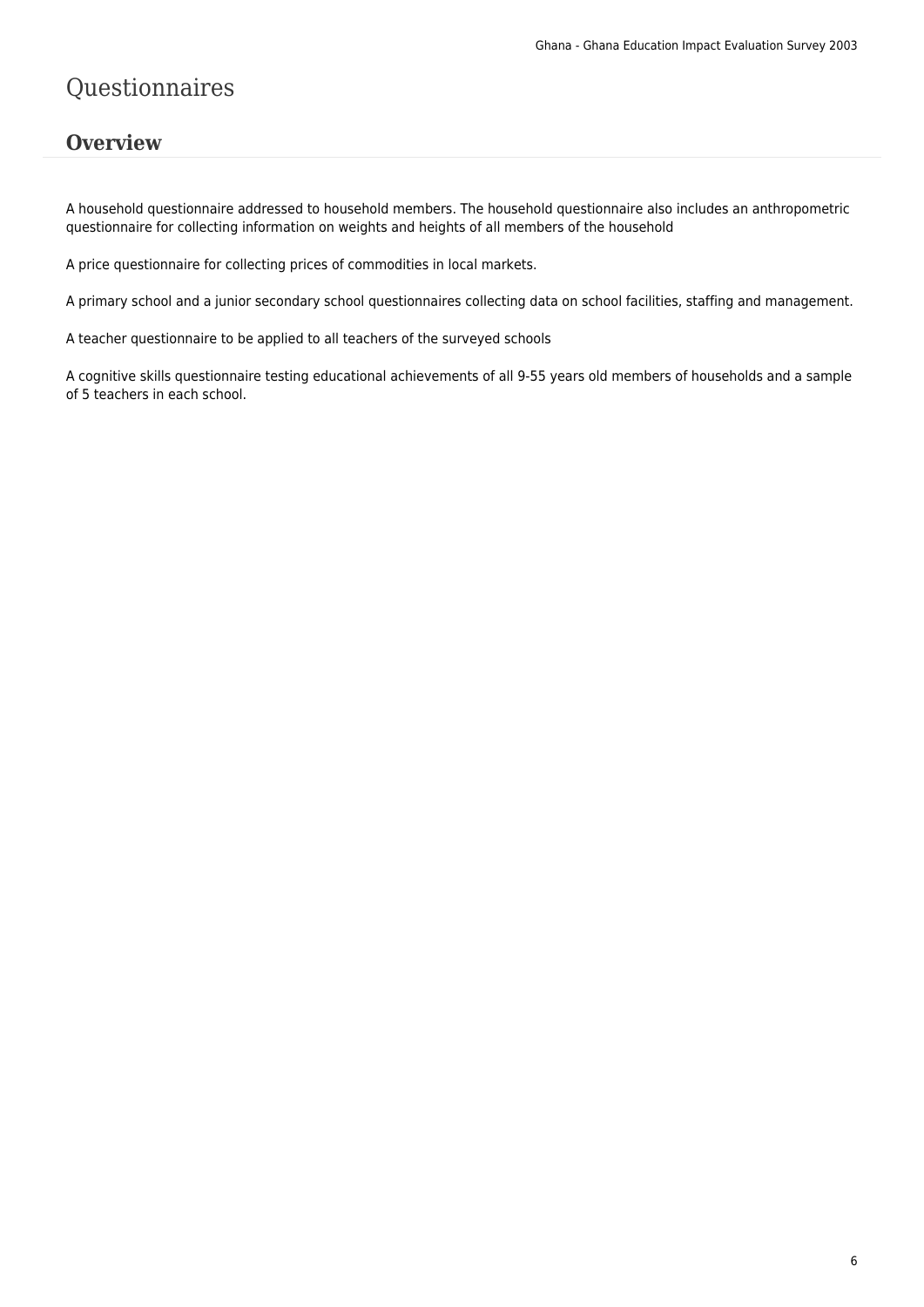# Data Collection

#### **Data Collection Dates**

**Start End Cycle** 2003-01-20 2003-03-15 N/A

#### **Data Collection Mode**

Face-to-face [f2f]

#### **Data Collection Notes**

A two-week training workshop was organized for personnel involved in the main field data collection activity. This covered the period from 19th to 30th January 2003. After the training and assessment, eight field teams were formed. They conducted household, school and teacher interviews in 84 out of the 85 clusters. One of the clusters surveyed in 1988 was not inhabited in 2003. The data collection took six weeks after the the training.

#### **Questionnaires**

A household questionnaire addressed to household members. The household questionnaire also includes an anthropometric questionnaire for collecting information on weights and heights of all members of the household

A price questionnaire for collecting prices of commodities in local markets.

A primary school and a junior secondary school questionnaires collecting data on school facilities, staffing and management.

A teacher questionnaire to be applied to all teachers of the surveyed schools

A cognitive skills questionnaire testing educational achievements of all 9-55 years old members of households and a sample of 5 teachers in each school.

#### **Data Collectors**

| <b>Name</b>                      | <b>Abbreviation</b> | <b>Affiliation</b>      |
|----------------------------------|---------------------|-------------------------|
| <b>Ghana Statistical Service</b> | GSS                 | Office of the President |

#### **Supervision**

There were nine (9) Data collection teams. Each team consisted of six members:

1 Supervisor

4 Interviewers

1 Test Administrator

1 Driver

The Supervisor is the Team leader, responsible for overseeing, monitoring and where necessary correcting the work of the four interviewers and the test administrator. The Supervisor is also responsible for managing the team's equipment, vehicle and funds, and represents the Project Director at the community level. Additionally, the supervisor completes the price questionnaire in all EAs visited by the Team.

The Test Administrator applies the cognitive skill questionnaire to all household members and teachers of the EA visited.

The Driver transports the members of the team to the places where the survey is being carried out. The driver will also assist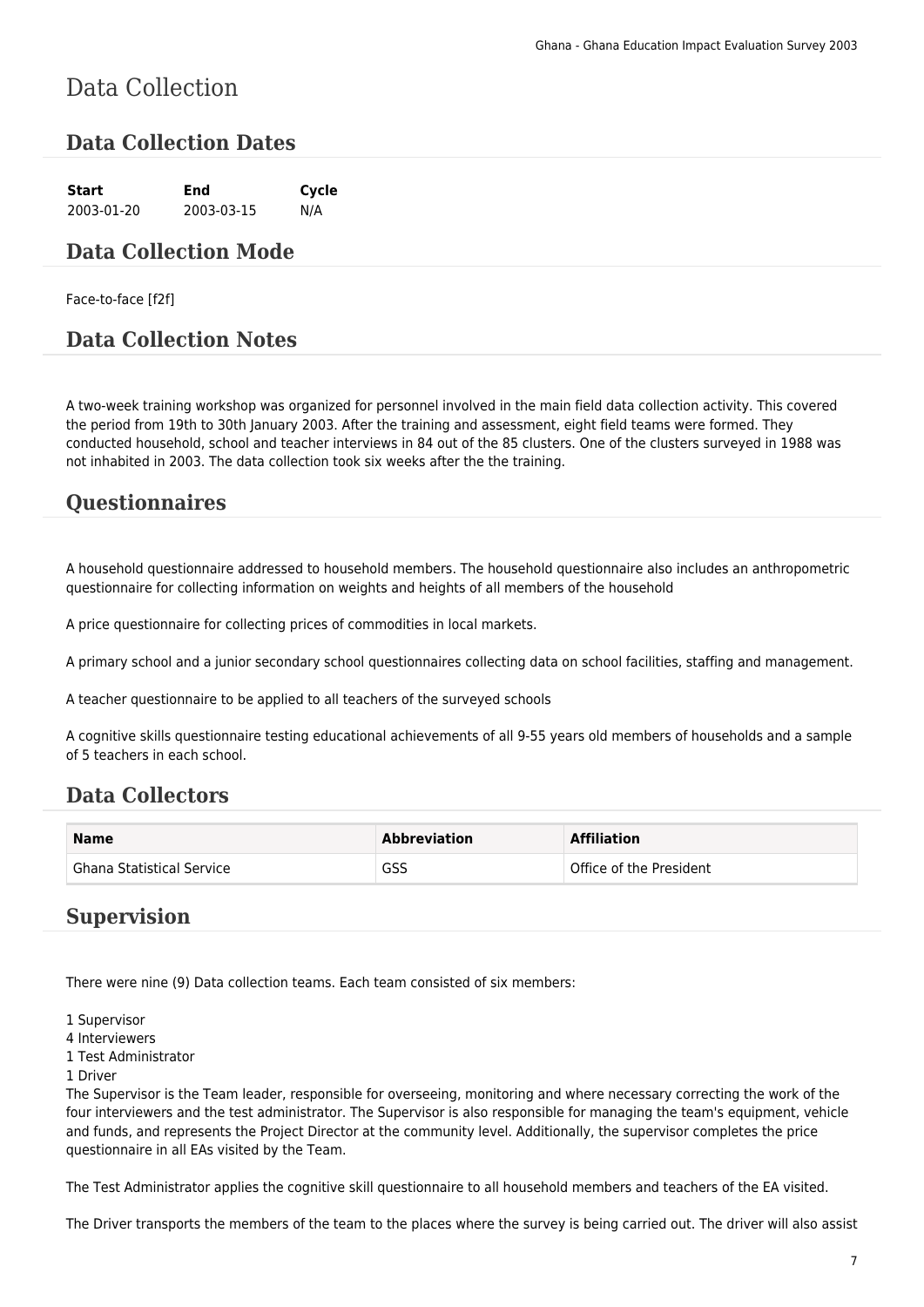the supervisor with the price questionnaire. He may also assist enumerators with the anthropometric equipment.

Other hierrachy of supervision is specified in the both interviewer's and supervisor's manuals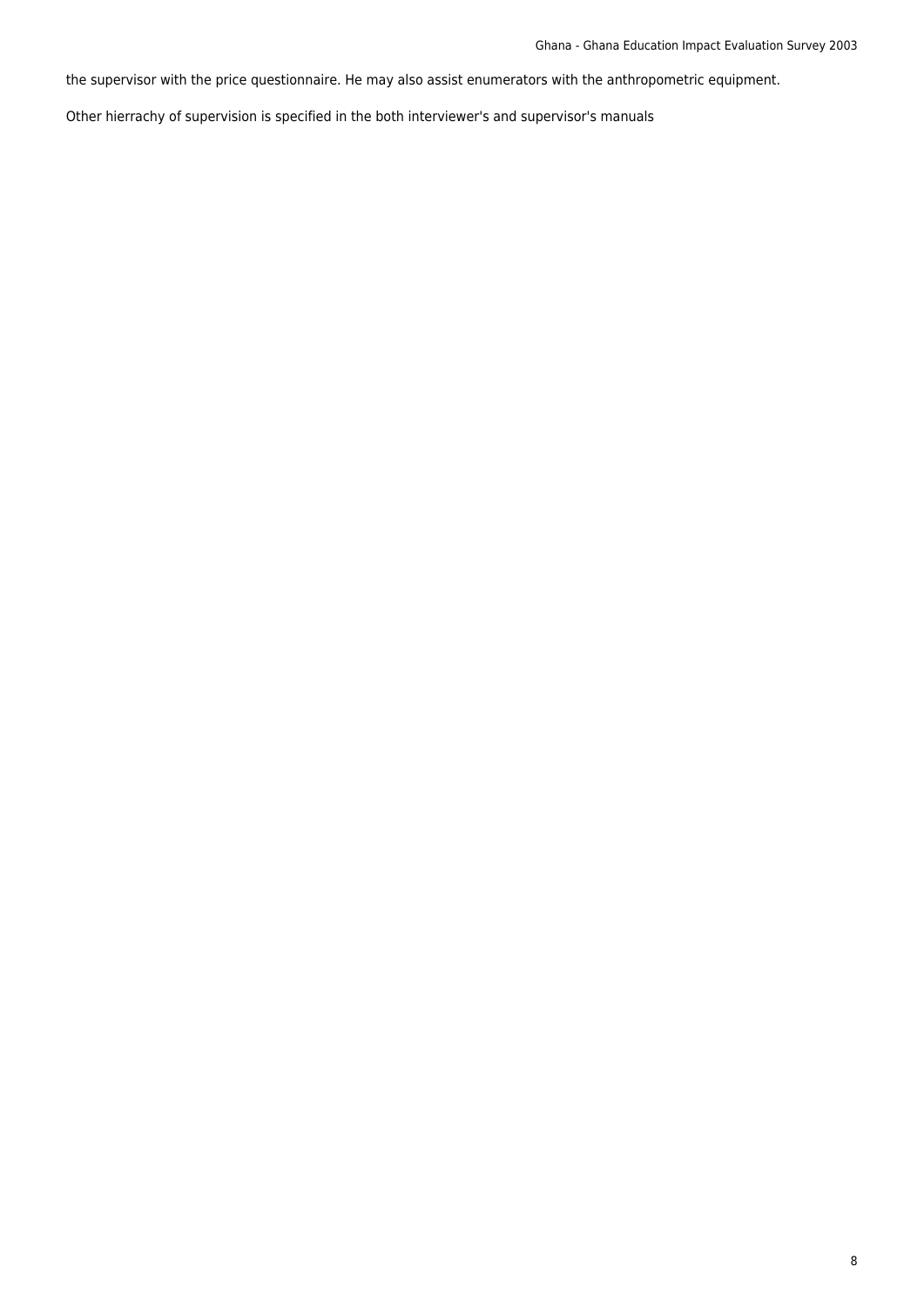# Data Processing

## **Data Editing**

The GSS data editing occurs at three levels:

- 1. Field editing by interviewers and supervisors
- 2. Office editing
- 3. Data cleaning and imputation

#### **Other Processing**

The data capture at GSS takes the following forms:

1. Manual data entry

2. Scanning

Data editing of the captured data usually consists of:

- 1. Verification or double entry
- 2. Consistency checks
- 3. Structure edits
- 4. Quality Control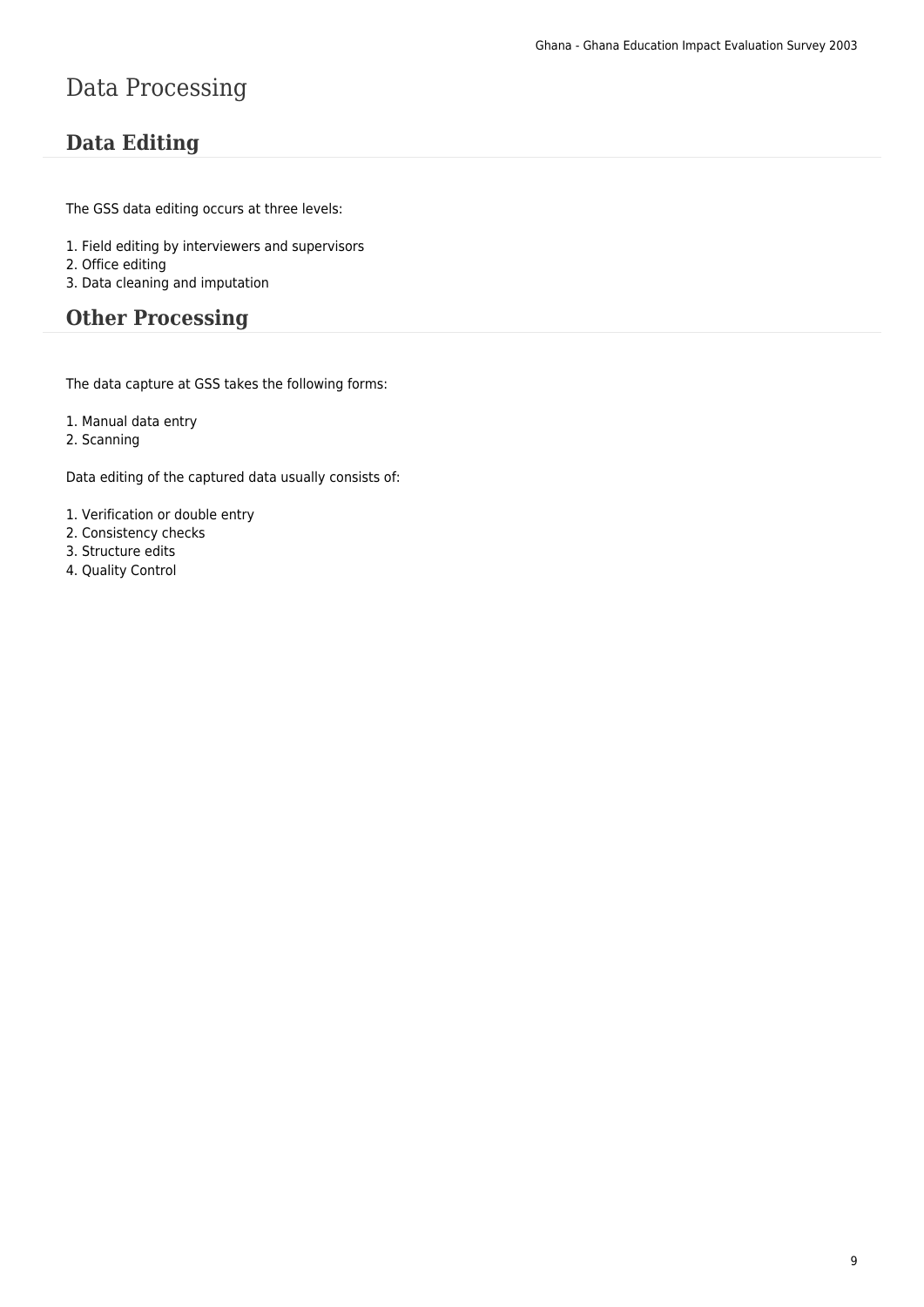# Data Appraisal

No content available